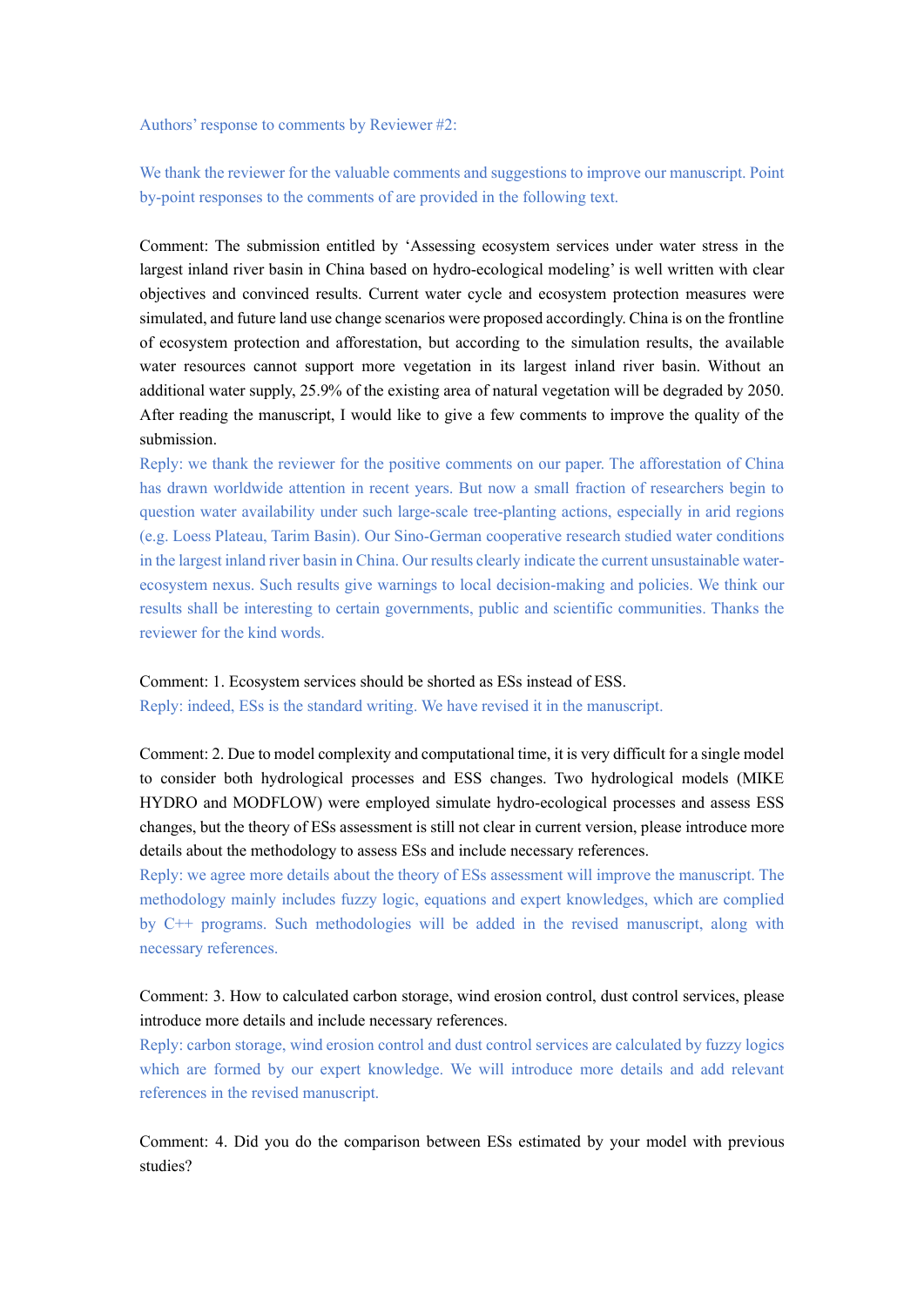Reply: not yet. But this is a very good point and valuable suggestion. We will make some comparison with previous studies.

#### Comment: 5. Did you validate the ESs estimation results?

Reply: in the last 2 weeks, we have done a preliminary validation on the ESs estimation results (on several indicators) based on collected data. The preliminary results show good agreements. We prepare to conduct a thorough validation on all the indicators.

Comment: 6. Both the MIKE HYDRO and MODFLOW models were fully calibrated and validated to precisely simulate the water cycle, but the ESs estimation results should also be validated.

Reply: we also agree that this is very important, to make our results more scientific and convincible. In the next step, we will validate the ESs results.

### Comment: 7. Please declare your main objectives of this study in a clear and concise manner in Introduction Section.

Reply: the main objective of this study is to find our whether water availability is able to support afforestation and ecosystem protection in a sustainable way in the largest inland river basin in China. The assessments of ESs will help us evaluate current situations and achieve socio-economic and ecological benefits in a sustainable way. The main objectives will be added in the revised manuscript.

### Comment: 8. The figures made by Excel should be replotted by other software, because they are ugly and no Y axis was clearly labeled in current version.

Reply: we agree to replot the Excel figures by other software (e.g. MATLAB), to make the figures clear and standard.

## Comment: 9. Conclusions and discussion should be written in two sections, and the current discussion is still shallow, please add more in depth discussion.

Reply: we agree to separate conclusions and discussion into 2 sections. Indeed, it is very important to explain our results and add more discussion. We will include more in depth discussion in the revised manuscript.

#### Comment: 10. Conclusion should be declared in a concise and clear manner.

Reply: yes. As the conclusion and discussion sections would be separated, the conclusion will be revised in a concise and clear manner, to improve the manuscript.

#### Comment: 11. I do not think the ESs estimated by your model are reliable without validations and comparisons with previous results.

Reply: we agree. We prepare to make a thorough validation for the ESs results with collected data, and we will compare the results with previous studies in the revised manuscript.

## Comment: 12. Explain more about the resources of each variables in Fig. 9, how did you get the outcome and whether they are convinced.

Reply: we will explain more about the variables in Fig.9. Cotton production, farmer's income, drifting dust control, mean species of plants, biomass production and sand mobilization control are